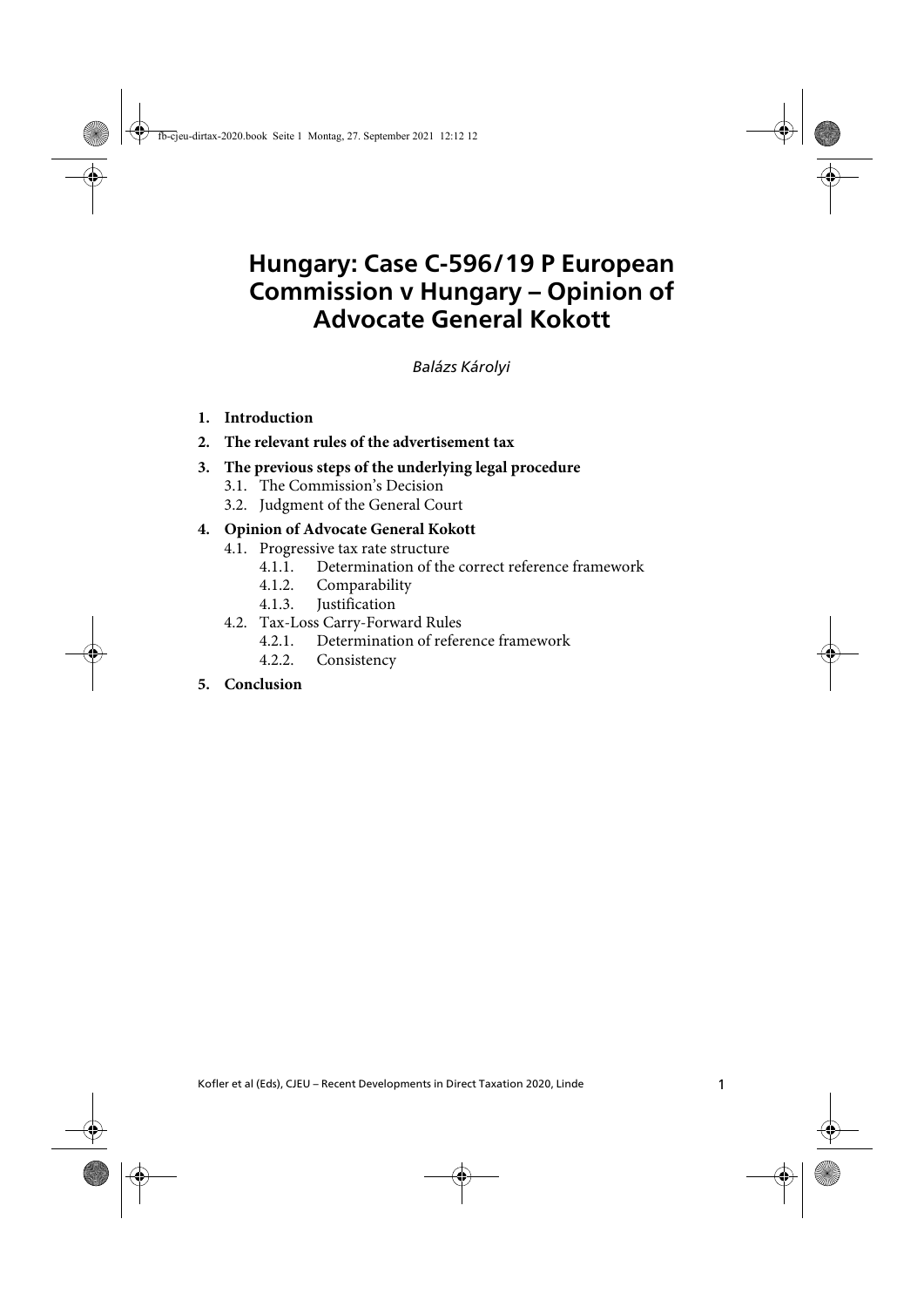## **1. Introduction**

The Hungarian advertisement tax provides for yet another aspect of the controversy that swirls around turnover-based taxes. The stringent procedural rules of the same tax have already been subject to scrutiny under the prism of the non-discrimination clause of a double tax convention<sup>1</sup> and of the EU fundamental freedom provisions.2 The present case concerns the State aid compatibility of the substantive rules of the advertisement tax, namely its progressive tax rate structure and its special tax-loss carry-forward rules. The examination of progressive turnover-based taxes in light of the State aid rules has been timely as in academic literature, several scholars have expressed their concerns that such taxes might amount to prohibited State aid under Article 107 of the TFEU.<sup>3</sup> The question of compatibility of progressive turnover-based taxes with the State aid rules was already raised before the Court of Justice of the European Union (CJEU or Court) in the context of the Hungarian telecommunications and store retail trade taxes. However, the CJEU found the question inadmissible, leaving this intensely discussed query unanswered.<sup>4</sup> Hopefully, the future judgment of the CJEU in the present case will bring about a clear-cut answer. It would be particularly desirable in light of the current tax policy trends when more and more Member States introduce some form of turnover-based taxes with progressive tax rates, most notably some variations of digital services taxes.<sup>5</sup> The potential conflict of those taxes with EU law can have a significant impact throughout the EU, putting an end to the increasing popularity of taxes with such a design.

The structure of this contribution is the following. In Chapter 2, the relevant rules of the advertisement tax will be presented, then in Chapter 3, the short overview of the previous steps of the underlying legal procedure will be highlighted, briefly mentioning the main points of the negative decision of the Commission of the European Union (Commission) and those of the General Court's judgment. After-

<sup>1</sup> AB Decision, [Constitutional Court], 28 Nov. 2017, 31/2017. (XII. 6.), in respect of the non-discrimination clause of the Hungary-Ireland Double Tax Convention.

<sup>2</sup> CJEU, 3 March 2020, C-482/18, Google Ireland Limited v Nemzeti Adó- és Vámhivatal Kiemelt Adóés Vámigazgatósága., ECLI:EU:C:2019:728.

<sup>3</sup> J.F.P. Nogueira: The Compatibility of the EU Digital Services Tax with EU and WTO law: Requiem Aeternam Donate Nascenti Tributo, International Tax Studies, 2019 (Volume 2), No. 1, IBFD; R. Mason & L. Parada: Digital Battlefront in the Tax Wars, 92 Tax Notes Int'l 1183 (2018); R. Szudoczky & B. Károlyi: Progressive Turnover Taxes under the Prism of State Aid, EStAL, Vol.19, No. 3, 2020.

<sup>4</sup> CJEU, 3 March 2020, C-75/18, Vodafone Magyarország, ECLI:EU:C:2020:139; CJEU, 3 March 2020, C-323/18, Tesco-Global Áruházak, ECLI:EU:C:2020:140. For a critical analysis of the CJEU's approach on the admissibility of State aid questions referred by the domestic courts in cases concerning an individual tax notice, see: R. Szudoczky & B. Károlyi: To Admit, or Not to Admit, That Is the Question – The CJEU's Controversial Stance on the Admissibility of State Aid Questions in Preliminary Ruling Procedures, Kluwer Tax Blog, Available at: http://kluwertaxblog.com/2020/03/31/to-admit-or-not-to-admit-that-is-the-question-the-cjeus-controversial-stance-on-the-admissibility-ofstate-aid-questions-in-preliminary-ruling-procedures/?print=print (last accessed: 30 Nov. 2020)

<sup>5</sup> S. Kirchmayr, S. Geringer: 'State Aid Issues Regarding National Digital Taxes', (2020) European Taxation, Volume 60, No. 7, p. 1.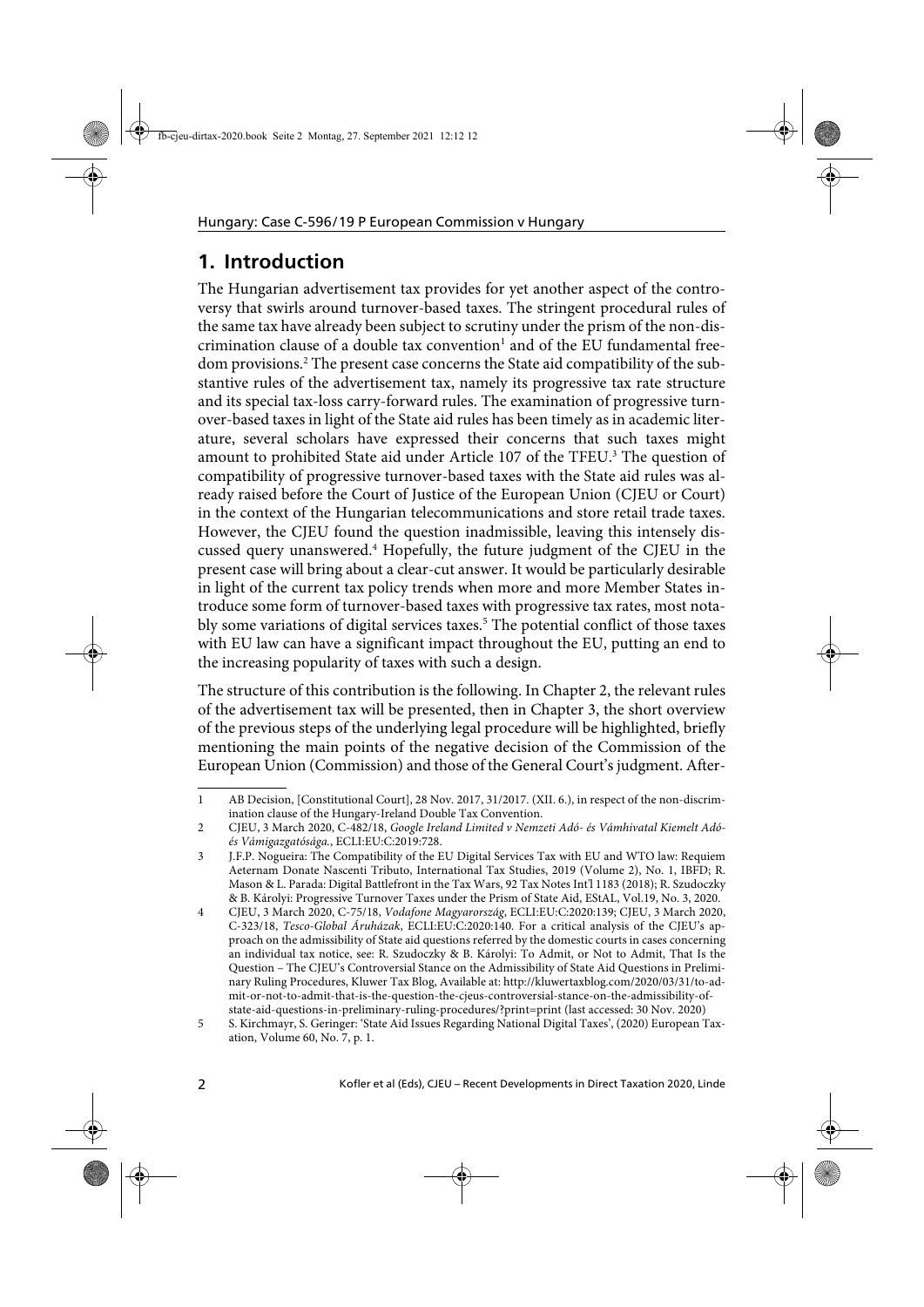wards, in Chapter 4, the opinion of Advocate General Kokott will be discussed in detail, and the conclusion will be summarized in Chapter 5.

## **2. The relevant rules of the advertisement tax**

The advertisement tax was enacted in the Hungarian tax system in 2014. The tax is levied on the annual net turnover of taxpayers generated by the publishing of advertising in exchange for consideration, including publishing on the internet, or broadcasting/displaying on media platforms and traditional platforms such as cars, real estate and outdoor advertising surfaces. The taxable person, the scope of which covers both natural persons and legal entities, is the publisher who has the right to control the advertising space.

The advertisement tax was originally levied at steeply progressive rates. In particular, six tax bands were created, and the tax rates ranged between 0% and 40%. As of 2015, the tax rate applicable to the highest band was increased to 50%, and the rate structure was determined in following way:

- turnover below HUF 0.5 billion: 0%;
- between HUF 0.5 billion and 5 billion: 1%;
- between HUF 5 billion and 10 billion: 10%;
- between HUF 10 billion and 15 billion: 20%;
- between HUF 15 billion and 20 billion: 30%;
- and above HUF 20 billion: 50%.

As mentioned in the introduction, one of the grounds for the Commission's State aid investigation was this steeply progressive tax rate structure. Following the Opening Decision of the Commission, Hungary amended the rules on the advertisement tax in June 2015 so that it introduced a dual tax rate structure of 0% up to HUF 100,000,0000 and 5.3% for the exceeding part of the turnover. The amendment entailed the optional retroactive application of the new rules from the entry into force of the tax in 2014. The Commission considered in its Final Decision<sup>6</sup> that this amendment only partially addressed the originally raised concerns; the tax rate structure remained progressive without proper justification. Therefore, it did not affect the Commission's conclusion that the advertisement tax due, inter alia, to its progressive tax rate constituted State aid.<sup>7</sup> The tax rate was further modified effective from 1 July 2017, which nevertheless maintained the dual structure: zero-rate for turnover up to a threshold of HUF 100,000,000 and a rate of 7.5% for the part of the turnover exceeding the threshold. In this new form, the exemption resulting from the zero-rate bracket is provided under the EU de minimis aid regime thus it should not raise any State aid concern in the fu-

<sup>6</sup> HU: Commission Decision (EU) 2017/329 of 4 Nov. 2016 on the measure SA.39235 (2015/C) (ex 2015/NN) implemented by Hungary on the taxation of advertisement turnover, OJ L 49/36.

<sup>7</sup> Commission decision, supra n. 6, para. 86.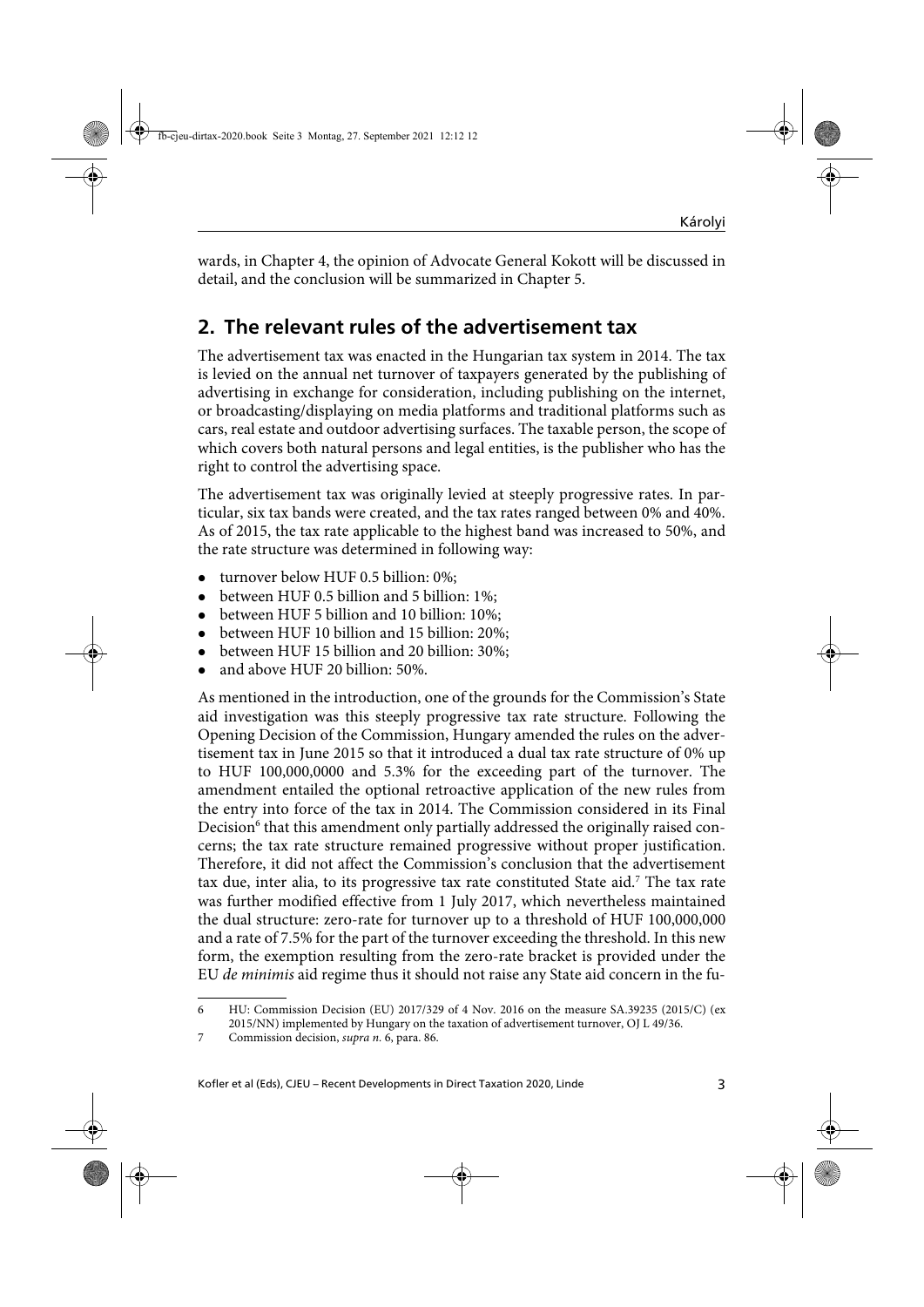ture. The most recent amendment temporarily reduced the tax rate to 0% irrespective of the level of turnover; thus the advertisement tax liability is practically suspended until the end of 2022.

The Act on advertisement tax also contained a provisional tax-loss carry forward rule that allowed the deduction of 50% of the corporate income tax losses from the advertisement tax base for 2014, however, only for those taxpayers that have not made any profits in 2013 for income tax purposes. Although the eligibility criterion was solely related to the 2013 economic result of the taxpayers, once they qualified, they were entitled to deduct all the losses carried forward, not only those that were suffered in 2013. These rules excluded companies that carried forward losses from previous tax years but were profit-making in 2013. Furthermore, being a provisional measure, the tax-loss carry-forward rules were only applicable in the tax year of 2014.

## **3. The previous steps of the underlying legal procedure 3.1. The Commission's Decision**

The Commission's Final Decision contained the obligation of the recovery of State aid or, as an alternative, the abolition of tax liability with retroactive effect. Hungary chose the second option and, as a consequence, the outstanding tax liability was cancelled up to July 2017. The tax already paid in this period was booked as overpayment of the tax levied according to the modified rules.

The Commission started a formal State aid investigation with regard to the advertisement tax in 2015. In its Final Decision in 2016, it concluded that the advertisement tax entailed unlawful State aid due to its progressive tax rate structure and its loss carry-forward rules that allowed the deduction of losses incurred for corporate income tax purposes from the advertisement tax base but limited the deduction in several ways in time and otherwise. Overall, these provisions of the advertisement tax conferred a selective advantage on advertisement companies with a lower level of turnover (and thus smaller undertakings) in the form of lower average tax rates and on undertakings that were loss-making in 2013 and could thus offset carried-forward losses.

The Commission stated that the advantage of lower applicable average tax rates is selective because, in the context of the advertisement tax, the objective of which is public burden sharing, all operators subject to the tax are in a comparable legal and factual situation and, therefore, should pay the same proportion of their turnover regardless of its level. Thus, the progressive rate cannot be part of the reference system of the special turnover tax; rather, it is a derogation from the reference system. Such a derogation cannot be justified by the nature and general scheme of the system, in particular, by the aim of collecting revenue and public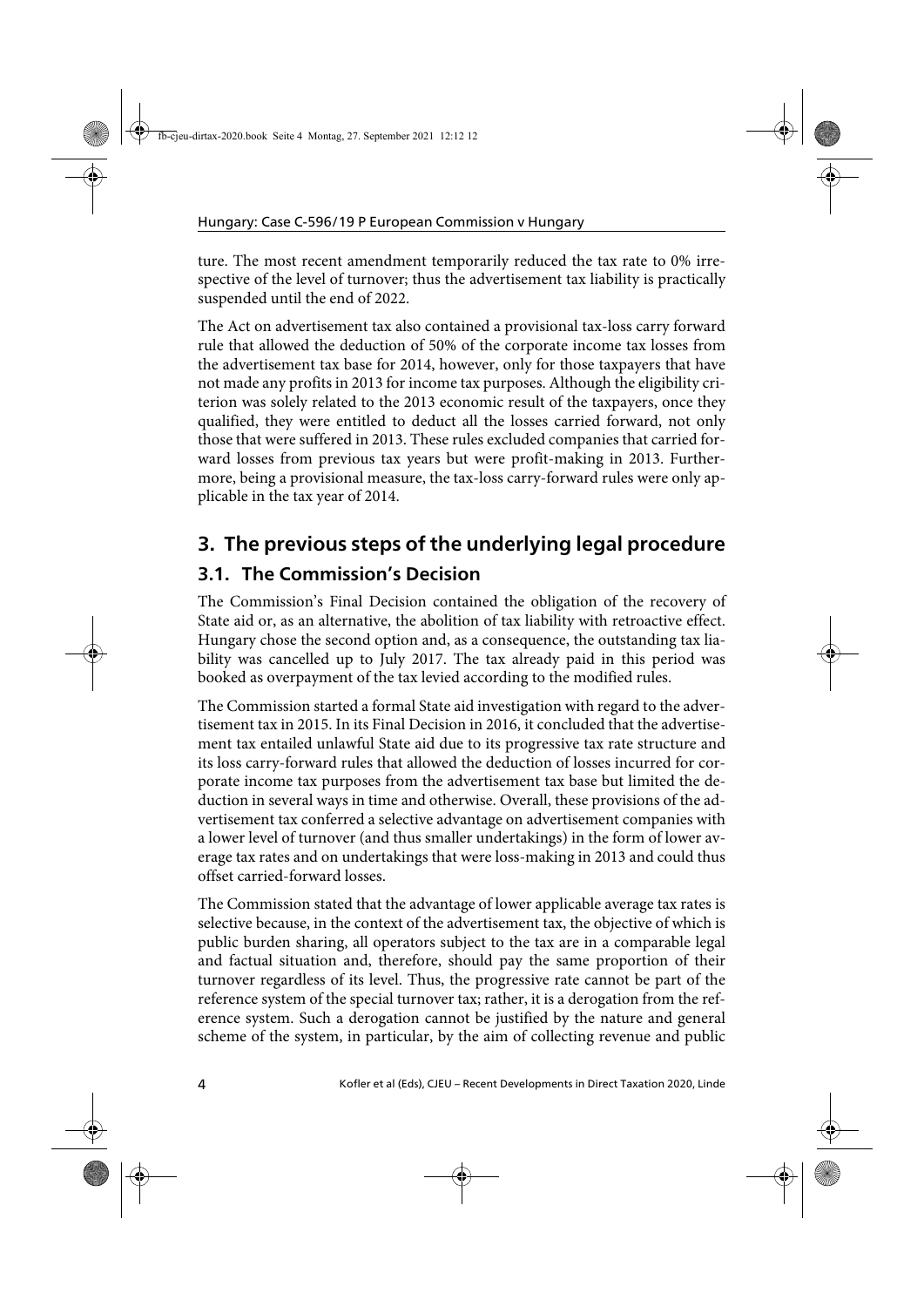burden sharing. The Commission added that, in its view, progressive rates for turnover taxes are justified only in exceptional cases. Such would be the case 'if the externalities created by an activity that the tax is supposed to tackle also increase progressively – i.e. more than proportionately – with its turnover'. 8

The Commission examined the special tax-loss carry-forward rules in light of the State aid provisions and considered them as conferring a selective advantage, thus qualifying as incompatible State aid. It concluded that the relevant rules could not be considered as part of the reference system because costs, including losses, are normally not deductible from turnover tax bases. Furthermore, these provisions created arbitrary differentiation between groups of taxpayers who were in a comparable legal and factual situation in light of the objective of the these rules. The possibility of deducting the tax losses carried forward had been restricted to undertakings that were not profit making in 2013.

## **3.2. Judgment of the General Court**

Although Hungary repealed the advertisement tax liability with a retroactive effect, it also appealed against the decision of the Commission. As a consequence, the General Court annulled the Commission's decision<sup>9</sup> and stated that when it comes to the determination of the common or normal system of taxation, it is not possible to exclude certain tax rates from the substance of a system of taxation. The tax rates form part of the fundamental characteristics of a tax levy's legal regime irrespective of whether they are levied at a single rate or at a progressive scale. The General Court highlighted that the Commission's approach identifying the general tax system as one with a single rate without exemption would amount to a merely hypothetical system. The selectivity of a tax measure should be investigated by considering the actual characteristics of the 'normal' system of taxation of which it forms a part, and not in light of assumptions.<sup>10</sup> In summary, the General Court stipulated that the normal tax system was created by the advertisement tax itself including its progressive tax rate structure.

Furthermore, the General Court identified a more specific objective of the advertisement tax than raising tax revenue, namely its redistributive purpose and taxation of taxpayers according to their ability to pay. In light of this objective, it found high-turnover and low-turnover undertakings incomparable as it was of the view that the level of turnover serves as a proxy for financial capacity.

The General Court also annulled the Commission decision with respect to the tax-loss carry-forward rules. It laconically stated that, from the point of view of the redistributive objective, undertakings that were profit making in 2013 are not

<sup>8</sup> Commission decision, *supra n.* 6, para. 69.

<sup>9 27</sup> June 2020, Case T-20/17 Hungary v Commission, ECLI:EU:T:2019:448.

<sup>10</sup> Ibid. para. 81.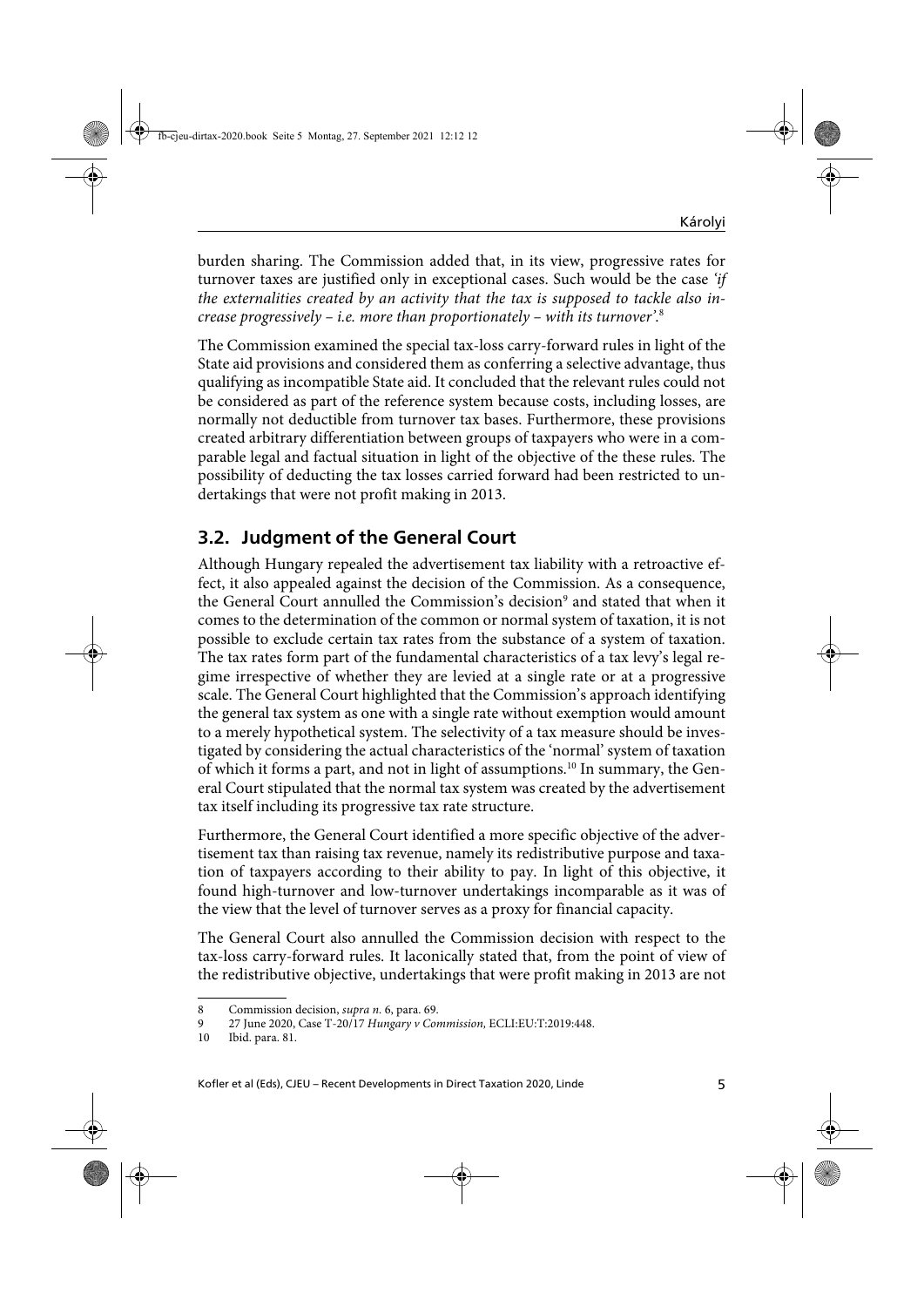in a comparable situation with those that were not. In addition, the eligibility criterion for deducting losses carried forward was considered to be objective. Therefore, as to the General Court, the loss carry-forward provisions have conferred no selective advantage.

# **4. Opinion of Advocate General Kokott**

In accordance with the position that the Commission took in its negative Decision, the Commission submitted the following grounds of appeal against the judgment of the General Court in respect of both the progressive tax rate structure and the tax-loss carry-forward rules. First, according to the Commission, the General Court chose the incorrect reference framework; second, it carried out the comparability test in light of an incorrect non-fiscal objective; and lastly, it considered reasons that were external to the tax system in the justification phase. The analysis of the Advocate General in her opinion follows this order.

### **4.1. Progressive tax rate structure**

#### **4.1.1. Determination of the correct reference framework**

The Advocate General started her analysis with the identification of the potential advantage conferred by the progressive rate structure. As all the undertakings benefit from the lower rates up to the level of the given turnover threshold, she pointed out that the only difference in treatment could be the different average tax rate applicable to various undertakings with different turnover level.<sup>11</sup>

In the second step in the analysis, Advocate General Kokott emphasized that the fiscal sovereignty of the Member States and the level of harmonization of the respective field must be taken into consideration. In the lack of harmonization, the Member States are free to design their tax systems, including the introduction of progressive taxation. Furthermore, she referred back to the judgments of the CJEU in Vodafone and Tesco cases, where the CJEU decided that progressive turnover-based taxes did not breach the fundamental freedom provisions of the TFEU because 'on the one hand, the amount of turnover constitutes a criterion of differentiation that is neutral and, on the other, turnover constitutes a relevant indicator of a taxable person's ability to pay.<sup>'12</sup> According to Advocate General Kokott, the principles of these judgments apply equally to the State aid rules, and the fact that a measure was found to be compatible with the fundamental freedoms probably entails that this measure also complies with the State aid rules.13

<sup>11</sup> Opinion of Advocate General Kokott, 15 October 2020, Case C-596/19 P, European Commission v Hungary, ECLI:EU:C:2020:835, para. 40.

<sup>12</sup> CJEU, 3 March 2020, C-75/18, Vodafone Magyarország, ECLI:EU:C:2020:139; CJEU, 3 March 2020, C-323/18, Tesco-Global Áruházak, ECLI:EU:C:2020:140, para. 70.

<sup>13</sup> Opinion of Advocate General Kokott, supra n. 11, paras. 4, 43.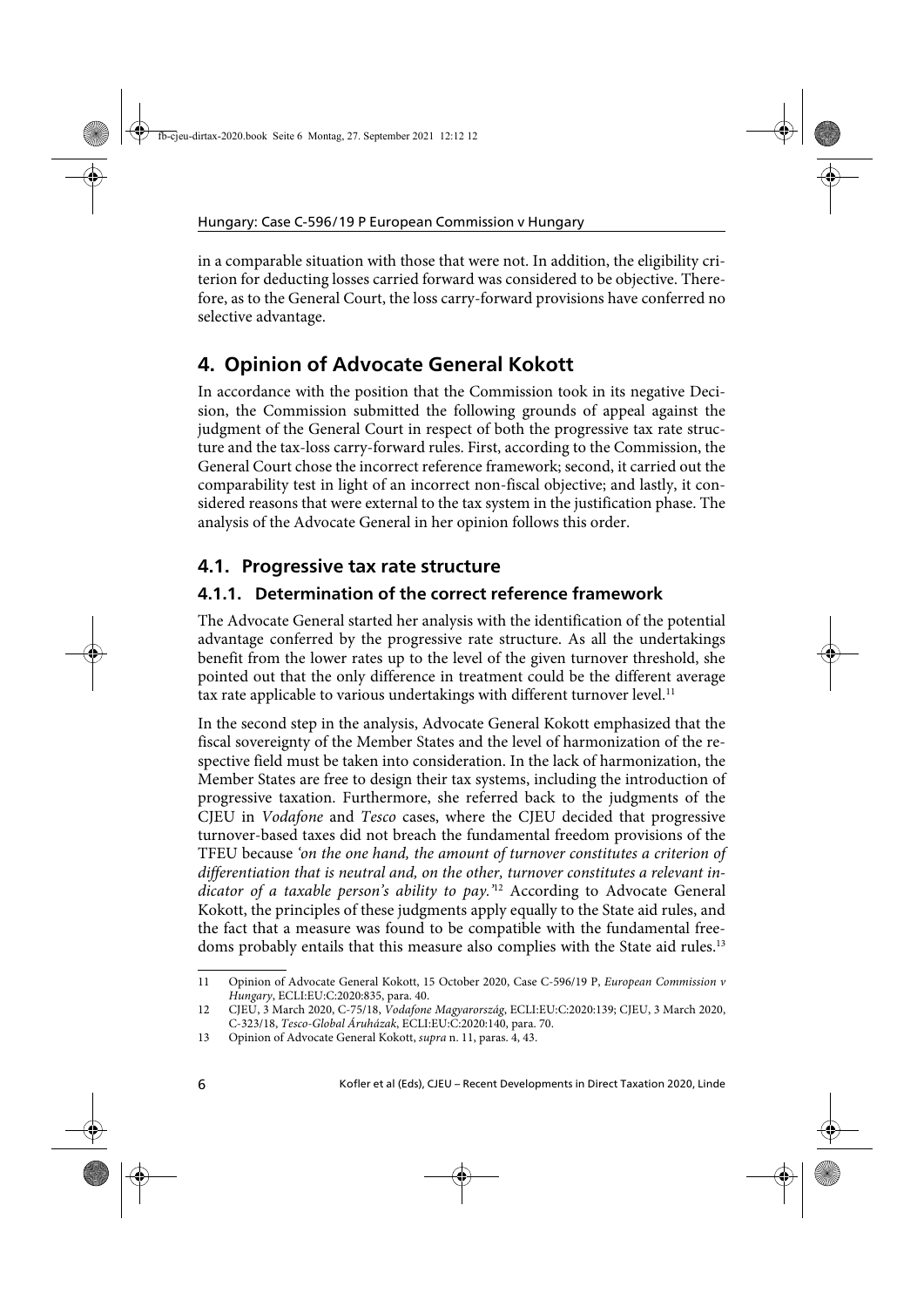This conclusion is rather surprising. Although a convergence can be discerned between the tests applied in fundamental freedoms and State aid cases in the CJEU's jurisprudence, especially when it comes to the interpretation of the discriminatory different treatment between comparable situations,<sup>14</sup> it does not mean that they should lead to an identical outcome. While the fundamental freedoms prohibit the overt or covert forms of discrimination against cross-border situations (foreign nationals)<sup>15</sup>, the State aid rules prohibit the grant of all kinds of selective advantage, irrespective whether this advantage is conferred on nationals or not. Therefore, the blurred and uncertain test of nationality-based indirect discrimination does not need to be carried out in State aid cases, resulting in a wider scope of application than that of the fundamental freedoms. Consequently, the compatibility of a tax measure with the fundamental freedoms should not play a supportive, let alone a decisive role in the State aid analysis. It must be noted, however, that Advocate General Kokott continued the examination of State aid rules. Therefore, it is safe to say that she did not take into account the fundamental freedom judgments as a decisive factor, but rather as a supportive one.

Having referred to the fiscal autonomy of the Member States, the Advocate General pointed out that the reference framework or normal taxation cannot be inferred from EU law, and Member States are free to decide upon the tax base, tax rates and objectives of their domestic taxation. Therefore, the reference framework must be the advertisement tax in itself as adopted by the Hungarian legislature, including the progressive rate structure.<sup>16</sup> She stated that the existing reference framework could not be questioned by the Commission in order to rely on a hypothetical tax system with a single rate. No different conclusion can be inferred from the Gibraltar judgment either, where the Court did not change the reference framework created by the Member State, but reviewed the consistency of the design elements of the tax (basis of assessment based on payroll, business property occupation and registration fee) with the alleged objective of the tax system, namely the introduction of uniform corporate taxation. As to the Advocate General, the finding of inconsistency of the tax system amounts to the abuse of fiscal sovereignty of the Member State concerned.<sup>17</sup> Should the analysis conclude that the Member State implemented its taxation system inconsistently, thus designed

<sup>14</sup> R. Szudoczky, The Sources of EU Law and Their Relationships: Lessons for the Field of Taxation, Doctoral Series Vol. 32 (IBFD 2014), pp. 472 and 522 et seq.

<sup>15</sup> Most typically, when the CJEU tests whether a national measure discriminates, it compares the treatment of nationals of the given country with the treatment of foreign nationals (foreign products, service providers, workers etc.) However, the CJEU also considers the comparison of nationals who are carrying out economic activity in a purely domestic environment with nationals of the same Member State who exercise their fundamental freedoms, thus being engaged in a cross-border situation. See: A. Cordewener: The Prohibitions of Discrimination and Restriction Within the Framework of the Fully Integrated Internal Market, In: EU Freedoms and Taxation (ed. F. Vanistendael) EATLP Congress, 2004, IBFD, pp. 16–17.

<sup>16</sup> Opinion of Advocate General Kokott, supra n. 11, paras. 44–46.

<sup>17</sup> Ibid. para. 49.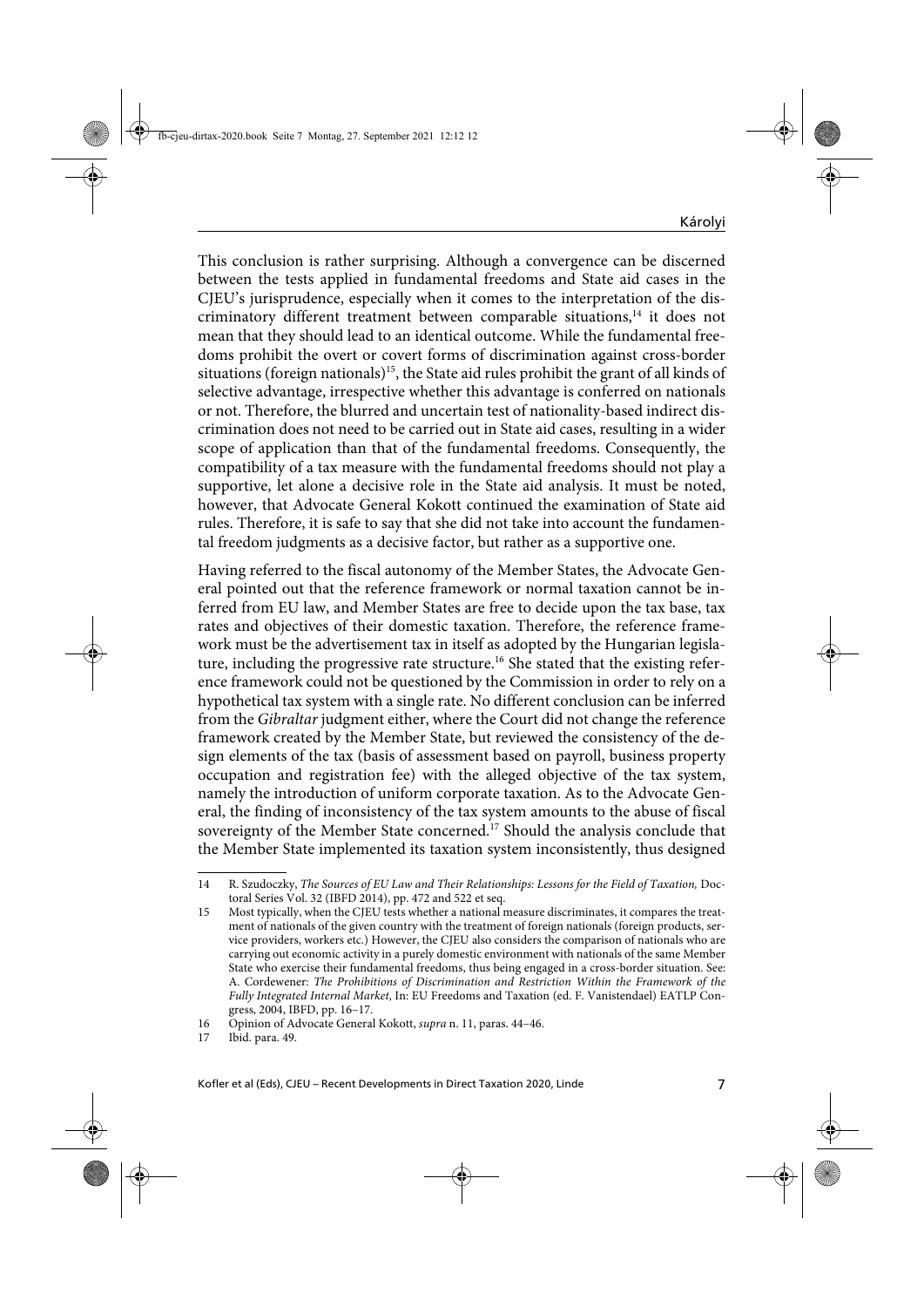in a way that is incapable of pursuing the underlying aims of the tax system, such a system as a general whole can amount to incompatible State aid despite the lack of any derogation (de facto selectivity). This was the case in Gibraltar where the tax structure resulted in a very low taxation of offshore companies that did not have any business properties and employees in Gibraltar; thus, they were in practice exonerated from the tax that was meant to achieve uniform corporate taxation. Such a design was manifestly inconsistent<sup>18</sup> with the abovementioned objective of the tax, and consequently the general reference system itself conferred a selective advantage.

As far as the advertisement tax is concerned, the same consistency test of the general reference framework must be carried out in the lack of any derogation. The Advocate General emphasized that only a manifestly inconsistent tax system could create incompatible State aid.19 In the opinion, there is no reference to where this standard comes from.<sup>20</sup> The previously discussed Gibraltar judgment also makes no reference to any test that applies manifest inconsistency as a threshold for a general tax system to qualify as selective. In fact, there is no reference to consistency at all. What has become known as consistency test in academic literature after the Gibraltar judgment is a discrimination test. Accordingly, selectivity is found when a different treatment exists between undertakings, which are comparable in light of the objective of the tax system provided that such a different treatment is not a random consequence of the tax system.<sup>21</sup> Additionally, in general, in the jurisprudence of the CJEU, the manifestly inappropriate test can only be found when the conformity of secondary EU law legislation is under scrutiny in light of the primary EU law.<sup>22</sup> When it comes to the examination of national provisions, the stricter proportionality test is applied, which requires the measure at issue not only to be proportionate to its aim but also to be the least onerous one. Therefore, the manifest inconsistency test put forward by Advocate General Kokott would lower the applicable standard to a great extent, thus tilting the balance towards the sovereignty of the Member States. It would have the result that only those general tax systems would be captured by the State aid rules that are in blatant contradiction to their declared objective.

The Advocate General has defied the Commission's stance that only profit-based taxation can achieve the aim of taxation according to the ability to pay principle. She stated that profit is also just a notional parameter for ability to pay, substantiating her statement by referring to the undergoing BEPS (base erosion and profit

<sup>18</sup> Ibid. para. 52.

<sup>19</sup> Opinion of Advocate General Kokott, supra n. 11, para. 53.

<sup>20</sup> More precisely, Advocate General Kokott referred to her former opinions in Vodafone, Tesco and ANGED cases, however, no CJEU judgments were mentioned as the source of the manifest inconsistency test.

<sup>21</sup> CJEU, 15 Nov. 2011, Joined Cases C-106/09 P and C-107/09 P Commission v Government of Gibraltar and United Kingdom, paras. 101 and 106, ECLI:EU:C:2011:732.

<sup>22 7</sup> March 2017, Case C-390/15, Rzecznik Praw Obywatelskich (RPO), para. 54, ECLI:EU:C:2017:174.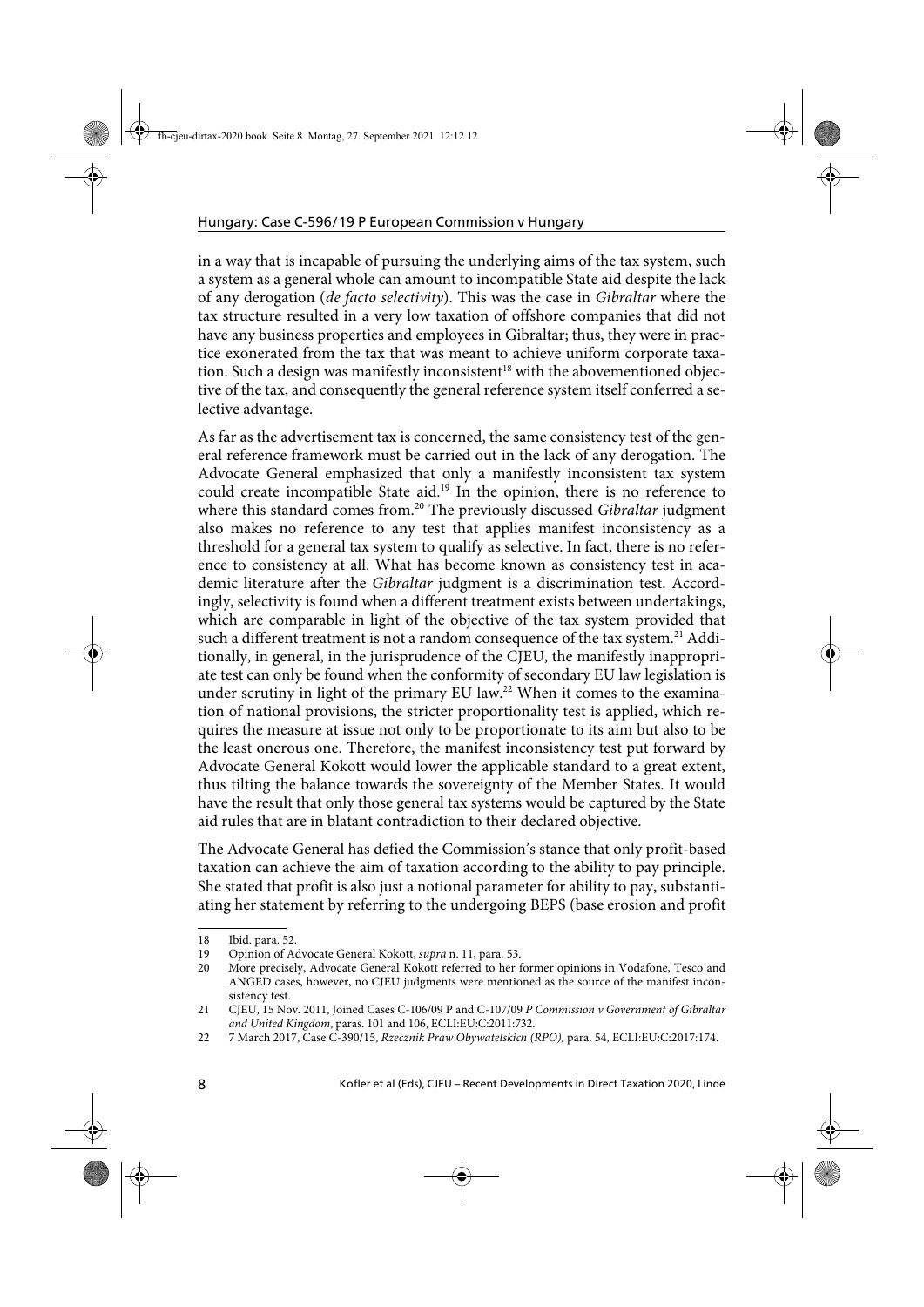shifting) debates.<sup>23</sup> She pointed out that both turnover-based and profit-based taxation have their own advantages and flaws, but it must be considered by the legislature of the Member State and not by the Commission as State aid rules do not require the adoption of the most appropriate tax.<sup>24</sup> Interestingly, she regularly used the terminology of 'turnover-based income tax' when she was describing the advertisement tax that she contrasted with 'profit-based income taxes'. Conflating income taxes and turnover taxes seems to be a bold position, which must be distinguished from the original question of whether turnover can be used as a reliable proxy for measuring the financial capacity of taxpayers. That issue is not the same as whether turnover equals or approximates to income as calculated under the balance sheet method. In my view, there is a more clear-cut answer to the latter: as turnover-based taxation disregards all kind of costs and expenditures by definition, such a tax cannot be considered as a proxy for income that enables the deduction of eligible business costs. It does not mean, however, that turnover can never be an appropriate approximation for the ability to pay of the taxpayers. Observing certain sectors, one can find special patterns for average marginal profits and marginal costs. For instance, intuitively, there are always marginal costs for providing an extra unit of good for consumers in the retail sector, while it is conceivable, that certain digital services might be provided with no or minimal marginal costs.25 When there is available data on the abovementioned profit margins and marginal costs for specific industries, then it might be possible to approximate the ability to pay of the undertakings by way of a turnover-based tax, provided that there is a relief system that eliminates double taxation in the case of income and turnover taxes being imposed simultaneously. However, though it can be precise for the sector as a whole, such tax does not help much at the level of individual undertakings that might show significant differences in respect of their profitability and consequently, of their ability to pay even within the same sector.

Following her interim conclusion that turnover as the basis of assessment was not problematic for pursuing the objective of ability to pay principle, Advocate General Kokott highlighted that the progressive rate structure did not constitute inconsistency per se either.<sup>26</sup> She refused the Commission's argument that progressive taxation should only be applied for natural persons in the context of income taxation due to the principle of decreasing marginal utility. The Advocate General stated that such a principle belongs to the realm of economic theory and does not qualify as a rule of law.<sup>27</sup> Moreover, the theory itself cannot be used for deducing the correct, precise tax rates corresponding to the ability to pay of the taxpayers. As in her previous opinions regarding the cases that addressed pro-

<sup>23</sup> Opinion of Advocate General Kokott, *supra* n. 11, para. 58.<br>24 Ibid. para. 59.

<sup>24</sup> Ibid. para. 59.<br>25 W. Cui: The I

W. Cui: The Digital Services Tax: A Conceptual Defense, Tax Law Review (forthcoming).

<sup>26</sup> Opinion of Advocate General Kokott, *supra* n. 11, para. 61.

<sup>27</sup> Ibid, para. 64.